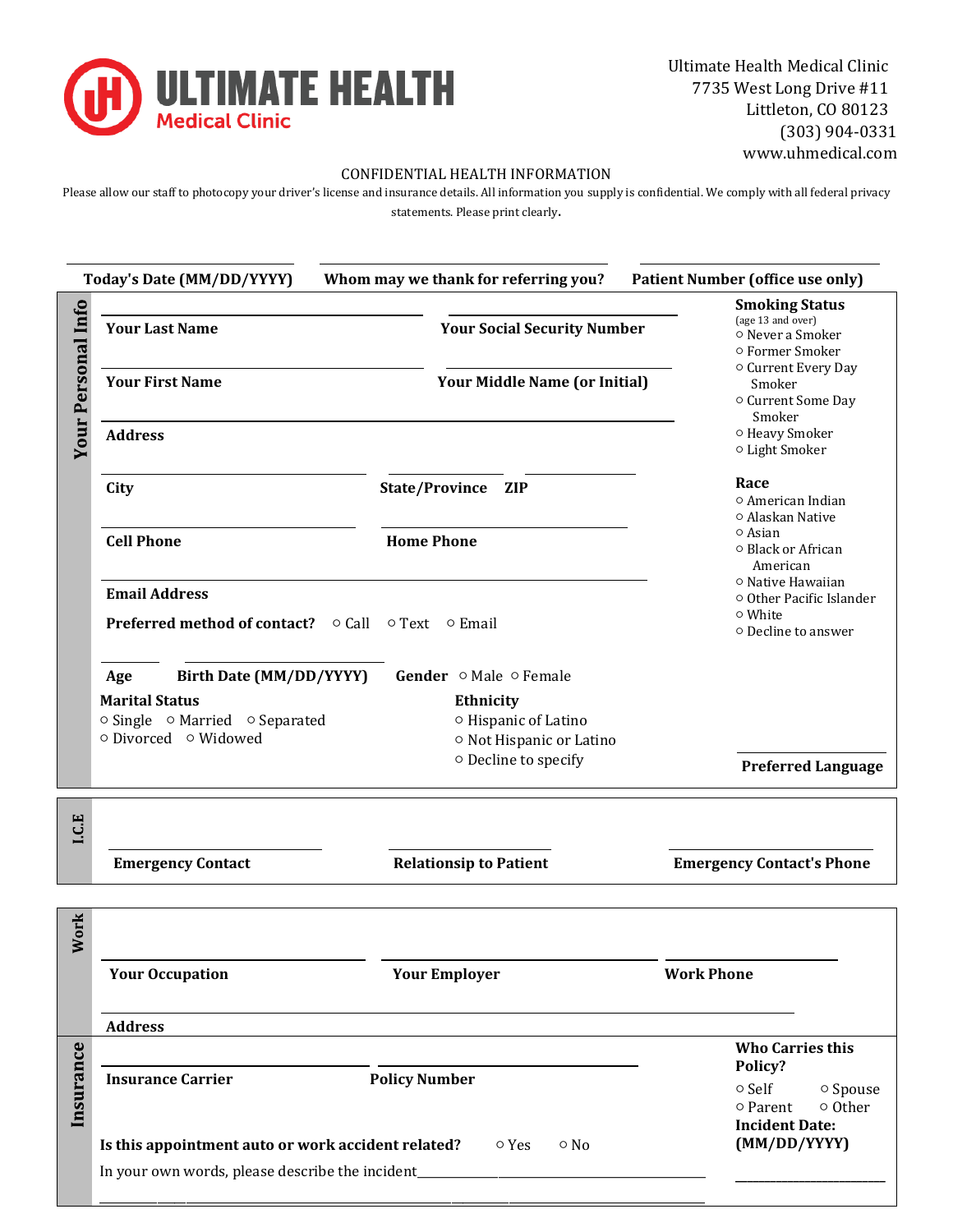Please describe your Primary Complaint in the space below. Use the Secondary and Additional Complaint boxes if they apply.

| <b>Primary Complaint The</b><br>primary symptom that<br>prompted me to seek care | <b>Secondary Complaint</b><br>The primary symptom that<br>prompted me to seek care      | <b>Additional Complaint The</b><br>primary symptom that<br>prompted me to seek care | Location<br>(Where does it hurt?)<br>Circle the area(s) on<br>the illustration. "0" for<br>current conditions "X"<br>for conditions |
|----------------------------------------------------------------------------------|-----------------------------------------------------------------------------------------|-------------------------------------------------------------------------------------|-------------------------------------------------------------------------------------------------------------------------------------|
| And are the result of:                                                           | And are the result of:                                                                  | And are the result of:                                                              | experienced in the past                                                                                                             |
| ○ An auto accident or injury                                                     | ○ An auto accident or injury                                                            | ○ An auto accident or injury                                                        |                                                                                                                                     |
| ○ Work accident or injury                                                        | O Work accident or injury                                                               | O Work accident or injury                                                           |                                                                                                                                     |
| O A worsening long-term problem                                                  | O A worsening long-term problem                                                         | $\circ$ A worsening long-term problem                                               |                                                                                                                                     |
| $\circ$ Other                                                                    | $\circ$ Other                                                                           | $\circ$ Other                                                                       |                                                                                                                                     |
| <b>Onset</b> (When did you first notice                                          | <b>Onset</b> (When did you first notice                                                 | <b>Onset</b> (When did you first notice                                             | lπ                                                                                                                                  |
| your current symptoms?)                                                          | your current symptoms?)                                                                 | your current symptoms?)                                                             |                                                                                                                                     |
| <b>Prior Interventions</b>                                                       | <b>Prior Interventions</b>                                                              | <b>Prior Interventions</b>                                                          |                                                                                                                                     |
| (What have you done to relieve the                                               | (What have you done to relieve the                                                      | (What have you done to relieve the                                                  |                                                                                                                                     |
| symptoms?)                                                                       | symptoms?)                                                                              | symptoms?)                                                                          |                                                                                                                                     |
| o Prescription medication                                                        | o Prescription medication                                                               | o Prescription medication                                                           |                                                                                                                                     |
| ○ Over-the-counter drugs                                                         | ○ Over-the-counter drugs                                                                | ○ Over-the-counter drugs                                                            |                                                                                                                                     |
| ○ Acupuncture                                                                    | ○ Acupuncture                                                                           | ○ Acupuncture                                                                       |                                                                                                                                     |
| ○ Chiropractic                                                                   | ○ Chiropractic                                                                          | ○ Chiropractic                                                                      |                                                                                                                                     |
| ○ Massage                                                                        | ○ Massage                                                                               | ○ Massage                                                                           |                                                                                                                                     |
| ○ Physical therapy                                                               | o Physical therapy                                                                      | o Physical therapy                                                                  |                                                                                                                                     |
| o Surgery                                                                        | o Surgery                                                                               | o Surgery                                                                           |                                                                                                                                     |
| o Ice<br>○ Heat<br>○ Other                                                       | o Ice<br>○ Heat<br>○ Other<br>1. What else should we know about your current condition? | o Ice<br>o Heat<br>$\circ$ Other                                                    |                                                                                                                                     |

## **2. How does your current condition interfere with your:**

Work or career:  $\blacksquare$ 

Recreational activities: .

Household responsibilities: .

Personal relationships: .

#### **3. Review of Systems**

Chiropractic care focuses on the integrity of our nervous system, which controls and regulates your entire body. Please darken the circle beside any condition that you've **Had** or currently **Have** and initial to the right.

| Had Have<br>Had Have<br>Had Have<br>Had Have<br>$\circ$ $\circ$ Scoliosis<br>$\circ$ $\circ$ Neck Pain<br>$\circ$ $\circ$ Arthritis<br>$\circ$ $\circ$ Osteoporosis<br>$\circ$ None of these                                                                                                                            |  |
|-------------------------------------------------------------------------------------------------------------------------------------------------------------------------------------------------------------------------------------------------------------------------------------------------------------------------|--|
| $\circ$ $\circ$ Knee Injuries<br>$\circ$ $\circ$ Foot/Ankle Pain<br>$\circ$ $\circ$ Shoulder Problem<br>$\circ$ $\circ$ Elbow/Wrist Pain<br>$\circ$ $\circ$ Back Problems<br>$\circ$ $\circ$ TMJ Issues<br>$\circ$ $\circ$ Hip Disorders<br>$\circ$ $\circ$ Poor Posture<br>Patient Initials                            |  |
| b. Neurological                                                                                                                                                                                                                                                                                                         |  |
| Had Have<br>Had Have<br>Had Have<br>Had Have<br>$\circ$ None of these<br>$\circ$ $\circ$ Headache<br>○ ○ Depression<br>$\circ$ $\circ$ Anxiety<br>$\circ$ $\circ$ Dizziness                                                                                                                                             |  |
| $\circ$ $\circ$ Pins and Needles<br>$\circ$ $\circ$ Numbness<br>Patient Initials                                                                                                                                                                                                                                        |  |
| c. Cardiovascular                                                                                                                                                                                                                                                                                                       |  |
| Had Have<br>Had Have<br>Had Have<br>Had Have<br>$\circ$ None of these<br>$\circ$ $\circ$ High Blood<br>$\circ$ $\circ$ Low Blood<br>$\circ$ $\circ$ High Cholesterol<br>$\circ$ $\circ$ Poor Circulation<br>$\circ$ $\circ$ Angina<br>$\circ$ Excessive Bruising<br>Pressure<br>$\circ$<br>Pressure<br>Patient Initials |  |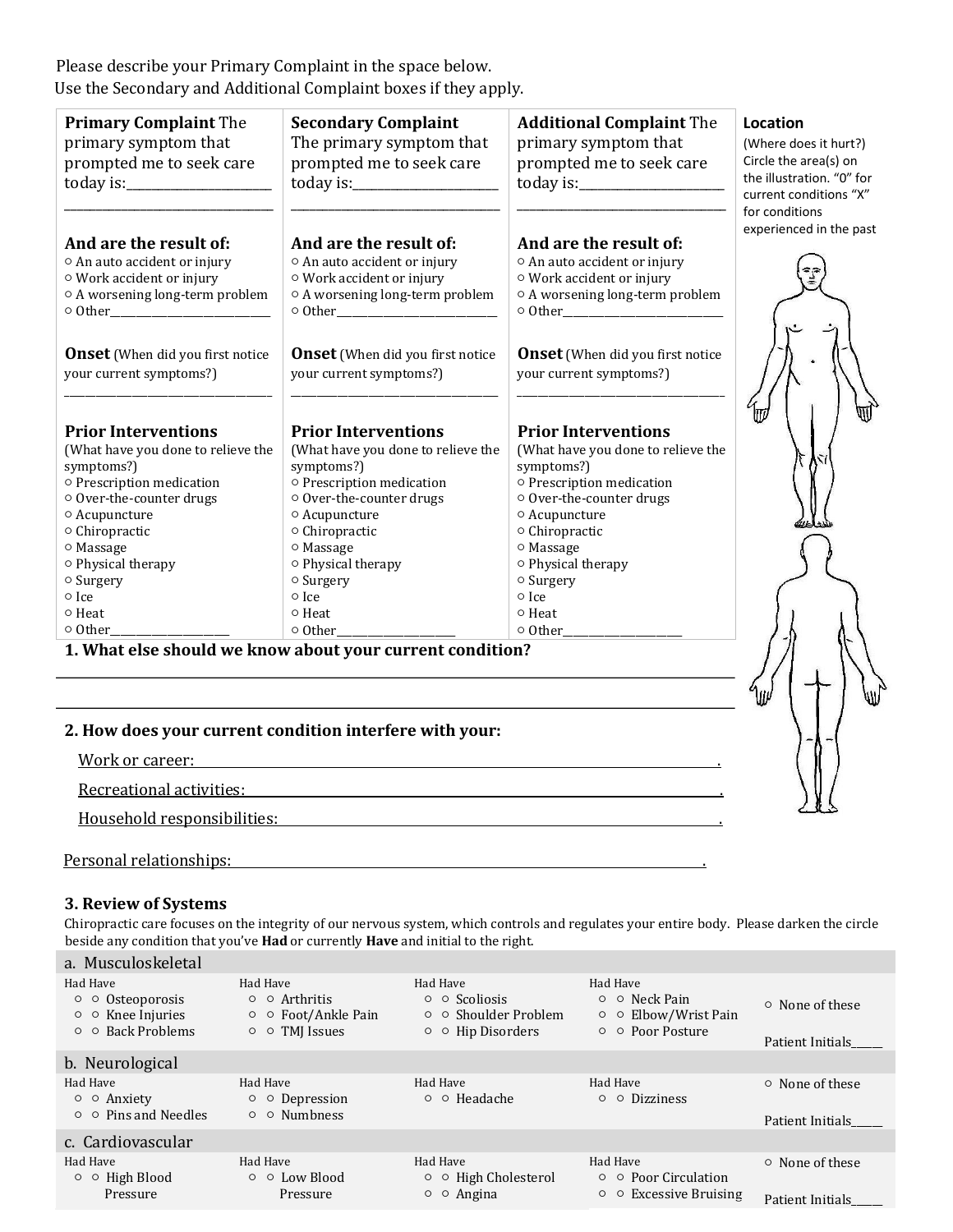| d. Respiratory                             |                                             |                                          |                                          |                       |
|--------------------------------------------|---------------------------------------------|------------------------------------------|------------------------------------------|-----------------------|
| Had Have<br>○ ○ Asthma                     | Had Have<br>o o Apnea                       | Had Have<br>$\circ$ $\circ$ Shortness of | Had Have<br>$\circ$ $\circ$ Emphysema    | $\circ$ None of these |
| $\circ$ $\circ$ Pneumonia                  | ○ ○ Hav Fever                               | <b>Breath</b>                            |                                          | Patient Initials      |
| e. Digestive                               |                                             |                                          |                                          |                       |
| Had Have<br>○ ○ Anorexia/Bulimia           | Had Have<br>o o Ulcer                       | Had Have<br>○ ○ Food Sensitivities       | Had Have<br>$\circ$ $\circ$ Hearthurn    | $\circ$ None of these |
| $\circ$ $\circ$ Constipation               | ○ ○ Diarrhea                                |                                          |                                          | Patient Initials      |
| f. Sensory                                 |                                             |                                          |                                          |                       |
| Had Have<br>$\circ$ $\circ$ Blurred Vision | Had Have<br>$\circ$ $\circ$ Ringing in Ears | Had Have<br>$\circ$ $\circ$ Chronic Ear  | Had Have<br>$\circ$ $\circ$ Hearing Loss | ○ None of these       |
| $\circ$ $\circ$ Loss of Smell              | $\circ$ $\circ$ Loss of Taste               | Infection                                |                                          | Patient Initials      |
| g. Skin                                    |                                             |                                          |                                          |                       |
| Had Have<br>$\circ$ $\circ$ Skin Cancer    | Had Have<br>$\circ$ $\circ$ Psoriasis       | Had Have<br>○ ○ Eczema                   | Had Have<br>○ ○ Acne                     | $\circ$ None of these |
| $\circ$ $\circ$ Hair Loss                  | $\circ$ $\circ$ Rash                        |                                          |                                          | Patient Initials      |
| h. Endocrine                               |                                             |                                          |                                          |                       |
| Had Have<br>○ ○ Thyroid Issues             | Had Have<br>o o Immune Disorders            | Had Have<br>o o Hypoglycemia             | Had Have<br>○ ○ Frequent Infection       | $\circ$ None of these |
| $\circ$ $\circ$ Swollen Glands             | ○ ○ Low Energy                              |                                          |                                          | Patient Initials      |
| i. Genitourinary                           |                                             |                                          |                                          |                       |
| Had Have<br>○ ○ Kidney Stones              | Had Have<br>$\circ$ o Infertility           | Had Have<br>○ ○ Erectile                 | Had Have<br>○ ○ Prostate Issues          | ○ None of these       |
| $\circ$ $\circ$ Bedwetting                 | ○ ○ PMS Symptoms                            | Dysfunction                              |                                          | Patient Initials      |
| j. Constitutional                          |                                             |                                          |                                          |                       |
| Had Have                                   | Had Have                                    | Had Have                                 | Had Have                                 | ○ None of these       |
| $\circ$ $\circ$ Fainting<br>o o Fatigue    | $\circ$ $\circ$ Low Libido<br>o o Weakness  | ○ ○ Sudden Weight                        | ○ ○ Poor Appetite                        |                       |
|                                            |                                             | Gain/Loss (Circle one)                   |                                          | Patient Initials      |

# **Past Personal, Family and Social history**

Please identify your past history, including accidents, injuries, illnesses and treatments. Please complete each section fully.

|          |                                                                                                                                                                                                                                                                              |                                                                                                                                                                                                                                                           | 4. Illnesses<br>Check the illnesses you have Had in the past or Have now.                                                                                                                                                                                                                                                                                                        |                                                                                           |                                                                                                                                                                                                                                                                                                                                                                                                                                                                                        |                                                                                                                            | 5. Operations<br>Surgical interventions, which                                                                                                                                                                                                                                                                                                                                           |                                                                                                                                                                                             |                                                                                                                                             | <b>6. Treatments</b><br>Check the ones you've received in                                                                                                                                                                                                                                                                                                                                                                            |
|----------|------------------------------------------------------------------------------------------------------------------------------------------------------------------------------------------------------------------------------------------------------------------------------|-----------------------------------------------------------------------------------------------------------------------------------------------------------------------------------------------------------------------------------------------------------|----------------------------------------------------------------------------------------------------------------------------------------------------------------------------------------------------------------------------------------------------------------------------------------------------------------------------------------------------------------------------------|-------------------------------------------------------------------------------------------|----------------------------------------------------------------------------------------------------------------------------------------------------------------------------------------------------------------------------------------------------------------------------------------------------------------------------------------------------------------------------------------------------------------------------------------------------------------------------------------|----------------------------------------------------------------------------------------------------------------------------|------------------------------------------------------------------------------------------------------------------------------------------------------------------------------------------------------------------------------------------------------------------------------------------------------------------------------------------------------------------------------------------|---------------------------------------------------------------------------------------------------------------------------------------------------------------------------------------------|---------------------------------------------------------------------------------------------------------------------------------------------|--------------------------------------------------------------------------------------------------------------------------------------------------------------------------------------------------------------------------------------------------------------------------------------------------------------------------------------------------------------------------------------------------------------------------------------|
| Personal | <b>Had Have</b><br>$\circ$<br>$\circ$<br>$\circ$<br>$\circ$<br>$\circ$<br>$\circ$<br>$\circ$<br>$\circ$<br>$\circ$<br>$\circ$<br>$\circ$<br>$\circ$<br>$\circ$<br>$\circ$<br>$\circ$<br>$\circ$<br>$\circ$<br>$\circ$<br>$\circ$<br>$\circ$<br>$\circ$<br>$\circ$<br>$\circ$ | $\circ$<br>$\circ$<br>$\circ$<br>$\circ$<br>$\circ$<br>$\circ$<br>$\circ$<br>$\circ$<br>$\circ$<br>$\circ$<br>$\circ$<br>$\circ$<br>$\circ$<br>$\circ$<br>$\circ$<br>$\circ$<br>$\circ$<br>$\circ$<br>$\circ$<br>$\circ$<br>$\circ$<br>$\circ$<br>$\circ$ | <b>AIDS</b><br>Alcoholism<br>Allergies<br>Arteriosclerosis<br>Cancer<br>Chicken Pox<br><b>Diabetes</b><br>Epilepsy<br>Glaucoma<br>Goiter<br>Gout<br><b>Heart Disease</b><br>Hepatitis<br><b>HIV Positive</b><br>Malaria<br>Measles<br>Multiple Sclerosis<br>Mumps<br>Polio<br><b>Rheumatic Fever</b><br><b>Scarlet Fever</b><br><b>Sexually Transmitted</b><br>Disease<br>Stroke | $\circ$<br>O<br>$\circ$<br>$\circ$<br>$\circ$<br>$\circ$<br>$\circ$<br>$\circ$<br>$\circ$ | <b>Had Have</b><br>Tuberculosis<br>$\circ$<br>Typhoid Fever<br>$\circ$<br>Ulcer<br>$\circ$<br>Other:<br>$\circ$<br>7. Allergies<br>Are you allergic to any<br>medications?<br><b>Yes</b><br>N <sub>o</sub><br>$\circ$<br>$\circ$<br>If yes, please list: _______<br>8. Injuries<br>Darken the circle is you have ever<br>Had a fractured or broken bone<br>Had a spine or nerve disorder<br>Been knocked unconscious<br>Been injured in an accident<br>Used a crutch or other supports | $\circ$<br>$\circ$<br>$\circ$<br>$\circ$<br>$\circ$<br>O<br>$\circ$<br>$\circ$<br>$\circ$<br>$\circ$<br>$\circ$<br>$\circ$ | may or may not have<br>included hospitalization.<br>Appendix Removal<br><b>Bypass Surgery</b><br>Cancer<br>Cosmetic Surgery<br>Elective Surgery:<br>Eye Surgery<br>Hysterectomy<br>Pacemaker<br>$Spine:\_\_\_\_\_\_\_\_\_\_\_\_\_$<br><u> 1980 - Johann Barbara, martxa a shekara 1980 - An tsara 1980 - An tsara 1980 - An tsara 1980 - An tsara 1980</u><br>Tonsillectomy<br>Vasectomy | Currently.<br><b>Past Current</b><br>$\circ$<br>$\circ$<br>$\circ$<br>$\circ$<br>$\circ$<br>$\circ$<br>$\circ$<br>$\circ$<br>$\circ$<br>$\circ$<br>$\circ$<br>$\circ$<br>$\circ$<br>$\circ$ | $\circ$<br>$\circ$<br>$\circ$<br>$\circ$<br>$\circ$<br>$\circ$<br>$\circ$<br>$\circ$<br>$\circ$<br>$\circ$<br>$\circ$<br>$\circ$<br>$\circ$ | the Past or are receiving<br>$\circ$ Acupuncture<br>Antibiotics<br><b>Birth Control Pills</b><br><b>Blood Transfusions</b><br>Chemotherapy<br>Chiropractic Care<br>Dialysis<br>Herbs<br>Homeopathy<br>Hormone Replacement<br>Inhaler<br>Massage Therapy<br>Physical Therapy<br><b>Medications</b> (Please<br>list below all prescription,<br>other-the-counter, natural<br>supplements, enzymes, vitamins<br>and minerals): ________ |
|          |                                                                                                                                                                                                                                                                              |                                                                                                                                                                                                                                                           |                                                                                                                                                                                                                                                                                                                                                                                  | $\circ$<br>$\circ$                                                                        | Received a tattoo<br>Had a body piercing                                                                                                                                                                                                                                                                                                                                                                                                                                               |                                                                                                                            |                                                                                                                                                                                                                                                                                                                                                                                          |                                                                                                                                                                                             |                                                                                                                                             |                                                                                                                                                                                                                                                                                                                                                                                                                                      |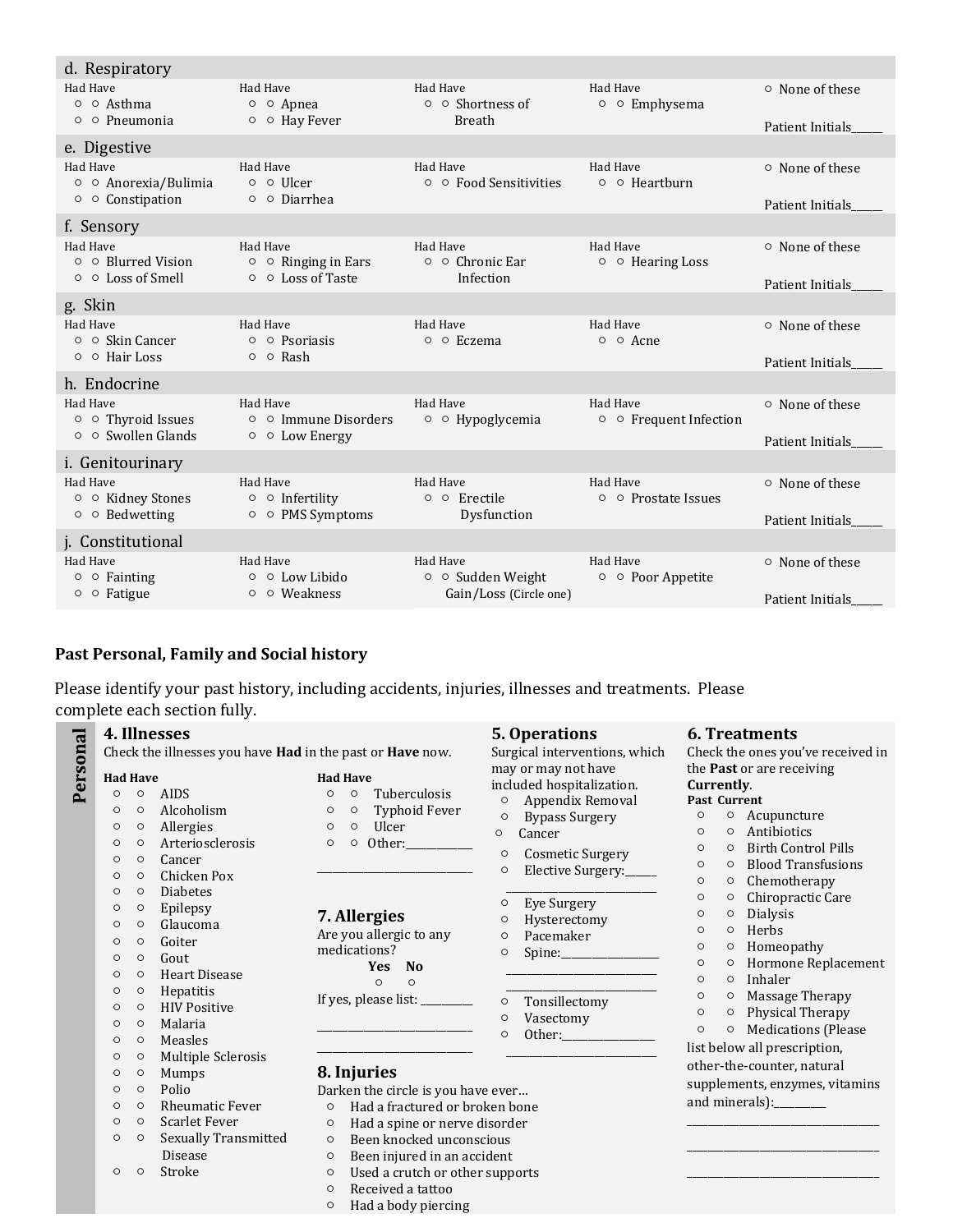## **9. Family History**

Some health issues are hereditary, let us know about the health of your immediate family members.

| Family | Relative  | Age<br>(if living) | <b>State of Health</b><br>Good Poor |         | <b>Illnesses</b> | <b>Age at Death</b><br>(if dead) | <b>Cause of Death</b><br>Natural Illness |         |
|--------|-----------|--------------------|-------------------------------------|---------|------------------|----------------------------------|------------------------------------------|---------|
|        | Mother    |                    | $\circ$                             | $\circ$ |                  |                                  | $\circ$                                  | $\circ$ |
|        | Father    |                    | $\circ$                             | $\circ$ |                  |                                  | $\circ$                                  | $\circ$ |
|        | Sister 1  |                    | $\circ$                             | $\circ$ |                  |                                  | $\circ$                                  | $\circ$ |
|        | Sister 2  |                    | $\circ$                             | $\circ$ |                  |                                  | $\circ$                                  | $\circ$ |
|        | Brother 1 |                    | $\circ$                             | $\circ$ |                  |                                  | $\circ$                                  | $\circ$ |
|        | Brother 2 |                    | $\circ$                             | $\circ$ |                  |                                  | $\circ$                                  | $\circ$ |
|        |           |                    | $\circ$                             | $\circ$ |                  |                                  | $\circ$                                  | $\circ$ |
|        |           |                    |                                     |         |                  |                                  |                                          |         |

10. Are there any other hereditary health issues that you know about?

## **11. Social History**

Tell us about your health habits and stress levels

|        | Alcohol use              | $\circ$ Daily | $\circ$ Weekly | How Much? | Job pressure/stress? | $\circ$ Yes $\circ$ No |
|--------|--------------------------|---------------|----------------|-----------|----------------------|------------------------|
|        | Coffee use               | $\circ$ Daily | ○ Weekly       | How Much? | Financial peace?     | $\circ$ Yes $\circ$ No |
|        | Tobacco use              | $\circ$ Daily | $\circ$ Weekly | How Much? | Vaccinated?          | $\circ$ Yes $\circ$ No |
|        | Exercising               | $\circ$ Daily | $\circ$ Weekly | How Much? | Mercury fillings?    | $\circ$ Yes $\circ$ No |
|        | Pain relieve S           | $\circ$ Daily | $\circ$ Weekly | How Much? | Recreational drugs?  | $\circ$ Yes $\circ$ No |
| Social | Soft drinks              | $\circ$ Daily | ○ Weekly       | How Much? |                      |                        |
|        | Water intake<br>Hobbies: | $\circ$ Daily | $\circ$ Weekly | How Much? |                      |                        |
|        |                          |               |                |           |                      |                        |

\_\_\_\_\_\_\_\_\_\_\_\_\_\_\_\_\_\_\_\_\_\_\_\_\_\_\_\_\_\_\_\_\_\_\_\_\_\_\_\_\_\_\_\_\_\_\_\_\_\_\_\_\_\_\_\_\_\_\_\_\_\_\_\_\_\_\_\_\_\_\_\_\_\_\_\_\_\_\_\_\_\_\_\_\_\_\_\_\_\_\_\_\_\_\_\_\_\_\_\_\_\_\_\_\_\_\_\_\_\_\_\_\_\_\_\_\_\_\_\_\_\_\_\_\_\_\_\_\_\_\_\_

# **12. Activities of Daily Living**

How does your current condition interfere with your life and ability to function? Please mark an "x" on the line how to indicate how severe the effect is.

|                         | $\alpha$ rease mark an $\alpha$ . On the fine now to intituate now severe the effect is. |                      |                                              |
|-------------------------|------------------------------------------------------------------------------------------|----------------------|----------------------------------------------|
| Sitting                 | None---------------------------------Severe                                              | Grocery shopping     | None---------------------------------Severe  |
| Rising out of chair     | None---------------------------------Severe                                              | Household chores     | None---------------------------------Severe  |
| <b>Standing</b>         | None---------------------------------Severe                                              | Lifting objects      | None---------------------------------Severe  |
| Walking                 | None---------------------------------Severe                                              | Reaching overhead    | None----------------------------------Severe |
| Lying down              | None---------------------------------Severe                                              | Showering or bathing | None---------------------------------Severe  |
| Bending over            | None----------------------------------Severe                                             | Dressing myself      | None----------------------------------Severe |
| Climbing stairs         | None----------------------------------Severe                                             | Love life            | None---------------------------------Severe  |
| Using a computer        | None---------------------------------Severe                                              | Getting to sleep     | None---------------------------------Severe  |
| Getting in/out of a car | None----------------------------------Severe                                             | Staying asleep       | None---------------------------------Severe  |
| Driving a car           | None---------------------------------Severe                                              | Concentration        | None----------------------------------Severe |
| Looking over shoulder   | None---------------------------------Severe                                              | Exercising           | None---------------------------------Severe  |
| Caring for family       | None---------------------------------Severe                                              | Yard work            | None----------------------------------Severe |
| Other:                  | None---------------------------------Severe                                              | Other:               | None---------------------------------Severe  |